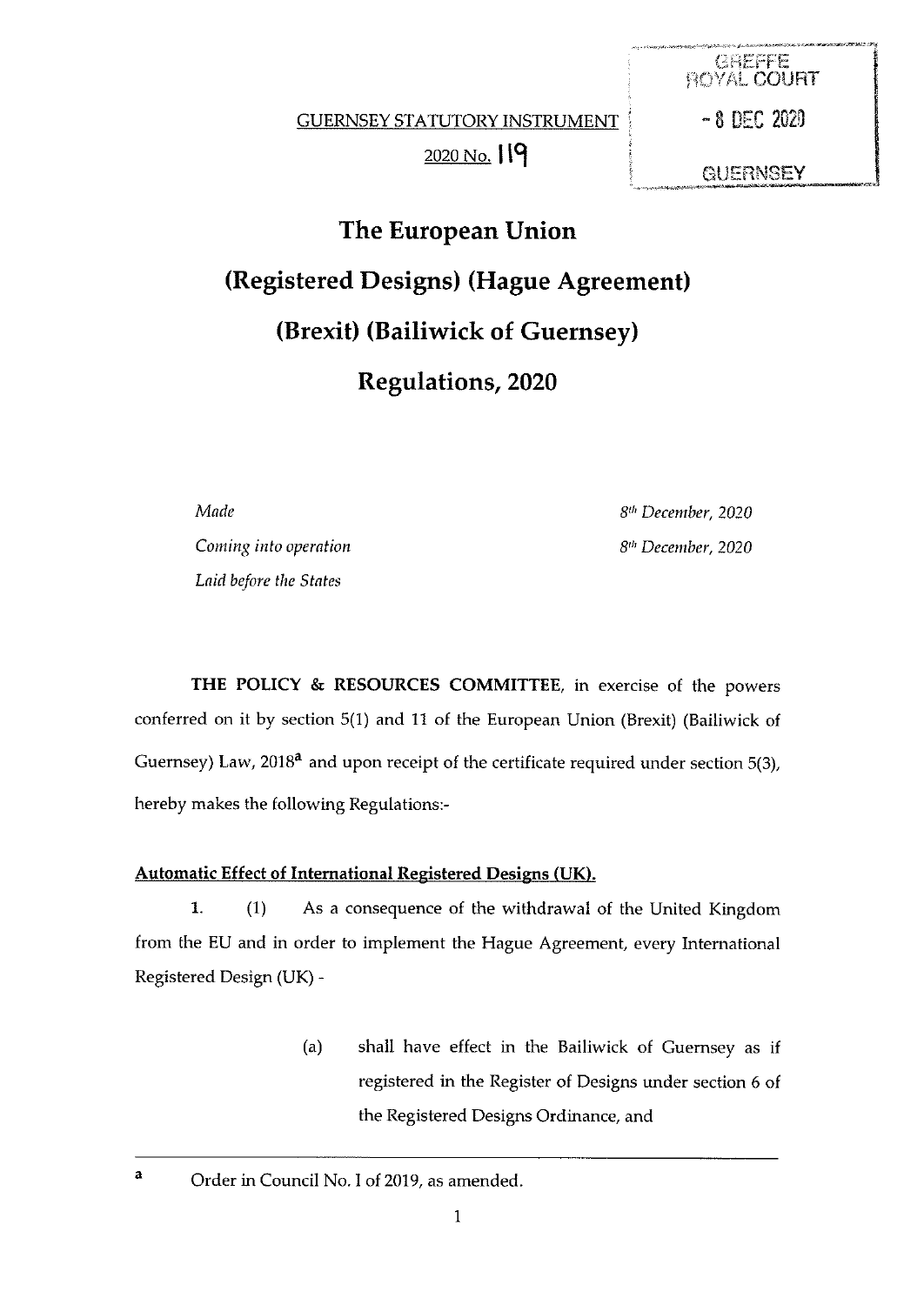(b) subject to this Regulation, the provisions of the Registered Designs Ordinance shall apply accordingly.

(2) An International Registered Design (UK) that takes effect in accordance with paragraph (1), shall have effect for so long as it remains on the International Register.

(3) For the avoidance of doubt, notwithstanding paragraph (1), where an International Registered Design (UK) takes effect in the Bailiwick of Guernsey —

- (a) the powers of the Registrar contained in Parts II and III of the Designs Ordinance do not apply, and
- (b) Part IV of the Designs Ordinance does not apply.

## Interpretation.

2. In these Regulations, unless the context requires otherwise —

"Common Regulations" means the regulations adopted under Article 24 of the Hague Agreement with effect from 1st January 2017,

"the International Bureau" means the International Bureau of the World Intellectual Property Organisation,

"the International Register" means the register of industrial designs maintained by the International Bureau for the purposes of the Geneva Act;

"an International Registered Design (UK)" means <sup>a</sup> registered design which takes effect in the United Kingdom in accordance with the Designs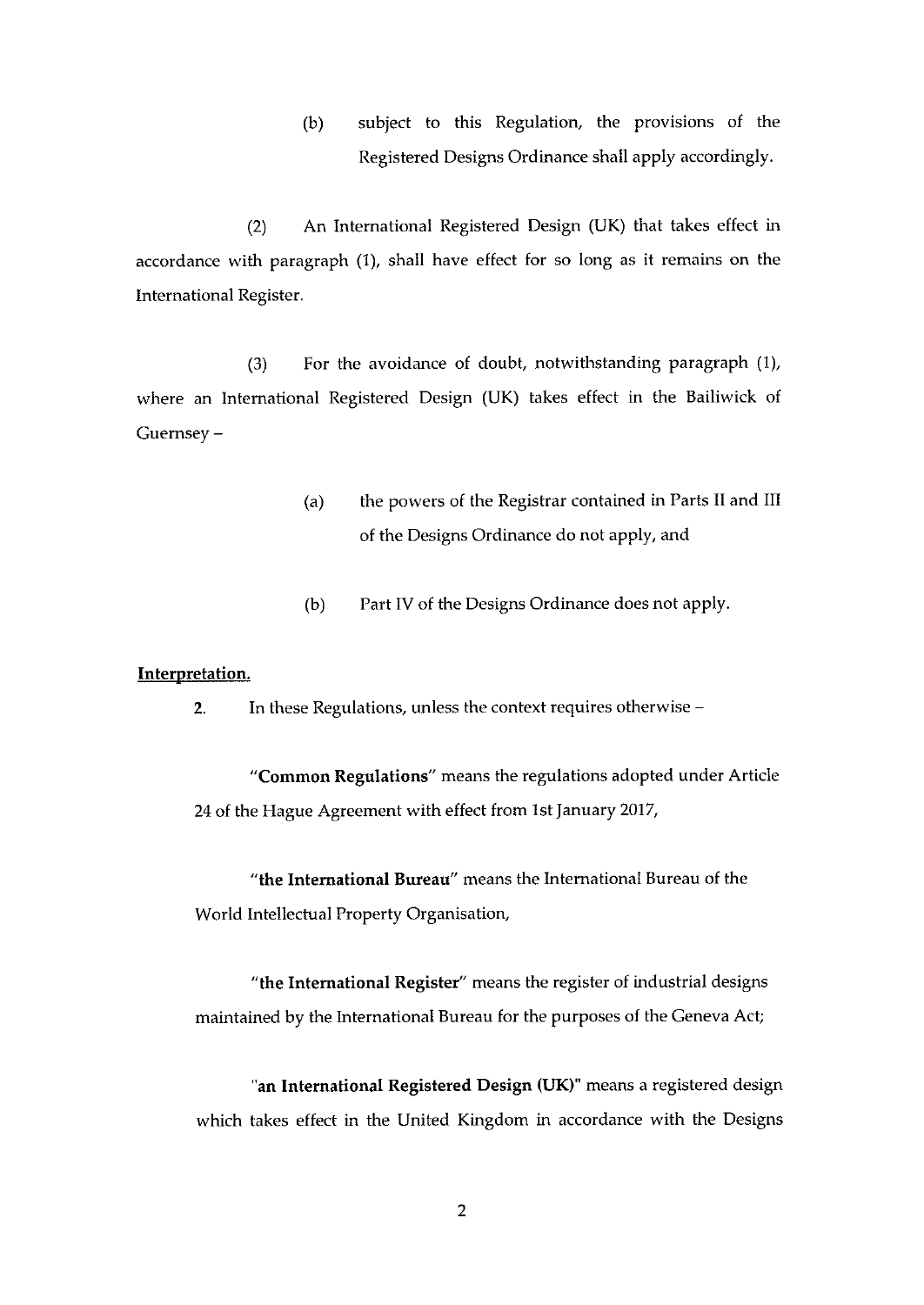(International Registration of Industrial Designs) Order  $2018<sup>b</sup>$  following a result of grant of protection issued by the International Bureau under Rule l8bis of the Common Regulations consequent to an application made on or after 1st January 2021,

'Hague Agreement' means the Hague Agreement Concerning the International Registration of Industrial Designs as set out in the Geneva Act of the Hague Agreement concerning the international registration of industrial designs adopted by the diplomatic conference on 2nd July 1999,

"the Registered Designs Ordinance' means the Registered Designs (Bailiwick of Guernsey) Ordinance, 2005<sup>c</sup>.

and other words or expressions have the same meanings as in the Registered Designs Ordinance.

## Citation and commencement.

3. These Regulations may be cited as the European Union (Registered Designs) (Hague Agreement) (Brexit) (Bailiwick of Guernsey) Regulations, 2020 and shall come into force on the day on which they are made.

Dated this 8<sup>th</sup> day of December, 2020

horen

DEPUTY P. T. R. FERBRACHE President of the Policy & Resources Committee For and on behalf of the Committee

A Statutory Instrument of the United Kingdom No. 23 of 2018.

<sup>C</sup> Recueil d' Ordonnances Tome XXX, p. <sup>724</sup>